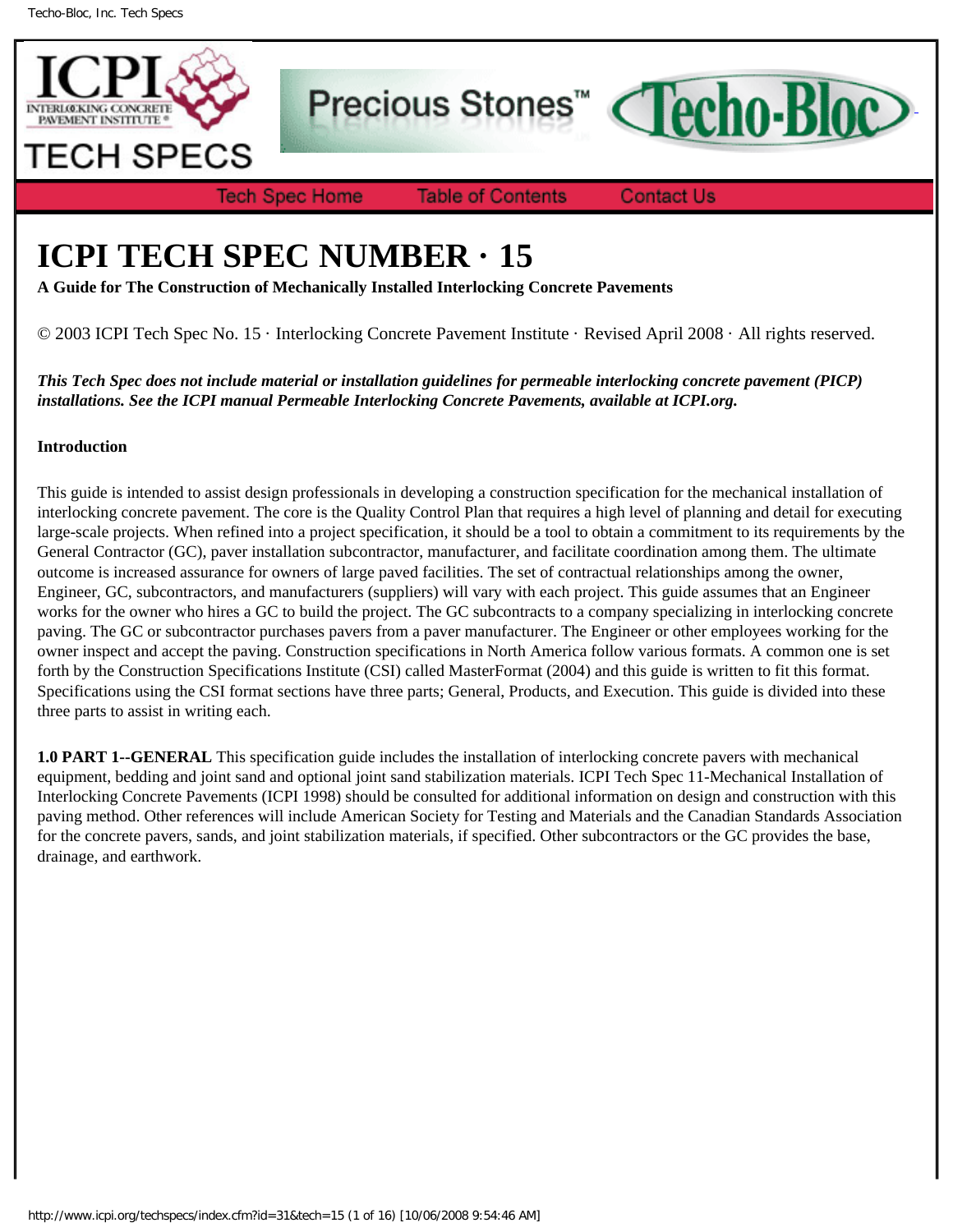

Figure 1. Mechanical installation of interlocking concrete pavements (left) and permeable units (right) is seeing increased use in industrial, port, and commercial paving projects to increase efficiency and safety.

#### **1.1 Definitions**

This guide sets forth definitions so all project participants use the same terms within the specification: Figure 1. Mechanical installation of interlocking concrete pavements (left) and permeable units (right) is seeing increased use in industrial, port, and commercial paving projects to increase efficiency and safety.

**Base:** Layer(s) of material under the wearing course and bedding course.

**Bedding course:** A screeded sand layer on which the pavers are bedded.

**Bundle:** Paver clusters stacked vertically, bound with plastic wrap and/or strapping, and tagged for shipment to and installation at the site. Bundles of pavers are also called cubes of pavers. Concrete paver bundles supplied without pallets are strapped together for shipment then delivered and transported around the site with clamps attached to various wheeled equipment. The Subcontractor may provide some wooden pallets at the site to facilitate movement of bundles. See Figure 2.

**Chamfer:** A 45 o beveled edge around the top of a paver unit nominally 2 to 6 mm wide.

**Cluster:** A group of pavers forming a single layer that is grabbed, held and placed by a paver-laying machine on a screeded sand bedding course.

**Interlock:** Frictional forces between pavers which prevent them from rotating, or moving horizontally or vertically in relation to each other.

**Joint:** The space between concrete pavers typically filled with sand.

**Joint filling sand:** Sand used to fill spaces between concrete pavers.

**Joint sand stabilizer:** Liquid applied materials penetrate the in-place joint sand or an additive is mixed dry with sand prior to filling the joints. Joint sand stabilization materials are optional and may be of value in certain applications.

**Laying face:** Working edge of the pavement where the laying of pavers occurs.

**Wearing course:** Surfacing consisting of interlocking concrete pavers and joint sand on a sand bedding layer. **Wearing surface:** The top surface that contacts traf- fic whose edges are typically chamfered.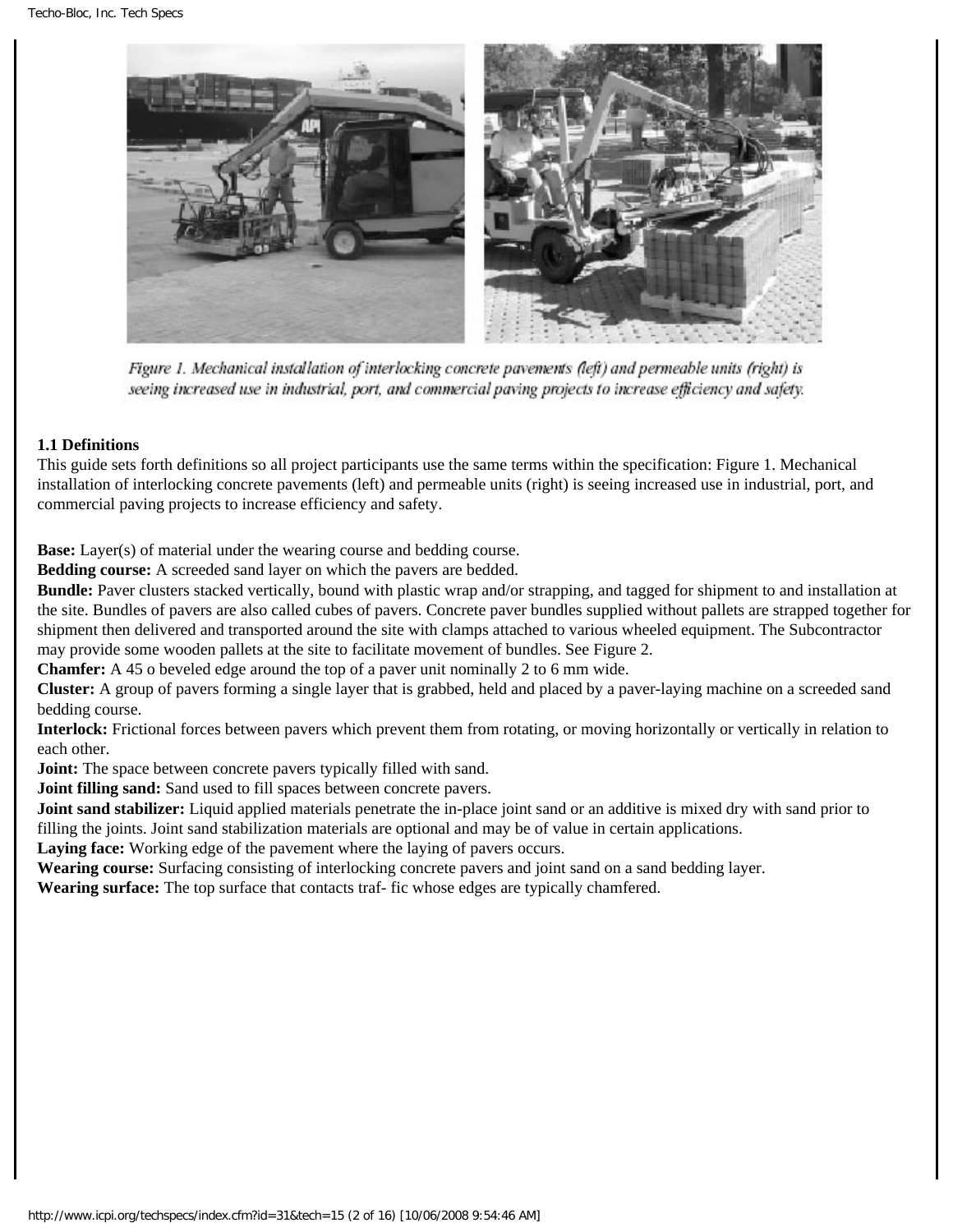

Figure 2. Bundles of ready-to-install pavers for setting by mechanical equipment. Bundles are often called cubes of pavers.



Figure 3. A cluster of pavers (or layer) is grabbed for placement by mechanical installation equipment. The pavers within the cluster are arranged in the final laying pattern as shown under the equipment.

# *Development and implementation of the Quality Control Plan is a joint effort by the project engineer, the GC, the paver installation subcontractor, material suppliers and testing laboratories.*

# **1.2 Submittals**

The following is submitted by the GC to the Engineer for review and approval:

- 1. 14 pavers with the date of manufacture marked on each. These can be made available for testing.
- 2. Manufacturer's catalog cut sheets and production mold drawings.
- 3. The pattern for joining clusters when the pavers are placed on the bedding sand.
- 4. 6 lbs. (3 kg) bedding sand.
- 5. 6 lbs. (3 kg) joint filling sand.
- 6. Manufacturer's catalog cut sheets of joint stabilization material (if specified).
- 7. 1 quart (liter) joint sand stabilizer or joint sand additive (if specified), or 2 lbs. (1 kg) joint sand stabilizer additive.
- 8. Quality Control Plan.

#### **1.3 Quality Control Plan**

The GC provides the Engineer, paver installation subcontractor, and manufacturer with a Quality Control Plan describing methods and procedures that assure all materials and completed construction submitted for acceptance conform to contract requirements. The Plan applies to specified materials procured by the GC, or procured from subcontractors or manufacturers. The GC meets the requirements in the Plan with personnel, equipment, supplies and facilities necessary to obtain samples, perform and document tests, and to construct the pavement. The GC performs quality control sampling, testing, and inspection during all phases of the work, or delegates same, at a rate sufficient to ensure that the work conforms to the GC requirements. The Plan is implemented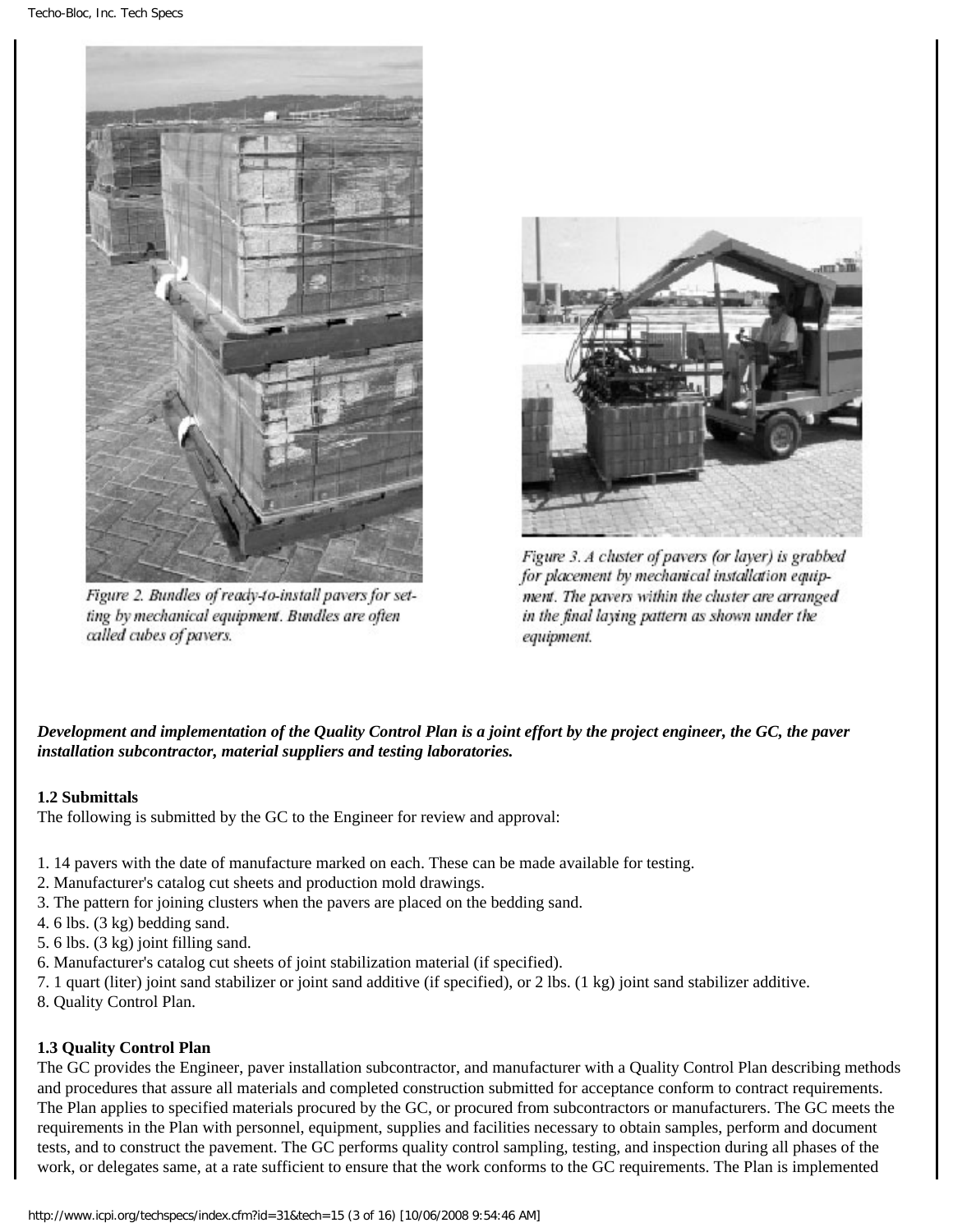wholly or in part by the GC, a subcontractor, manufacturer, or by an independent organization approved by the Engineer. Regardless of implementation of parts of Plan by others, its administration, including compliance and modification, remains the responsibility of the GC. The Plan should be submitted to the Engineer at least 30 days prior to the start of paving. The GC, paving Subcontractor, and Manufacturer then meet with the Engineer prior to start of paving to decide quality control responsibilities for items in the Plan. The Plan includes:

1. Quality Control organization chart with the names, qualifications, and contact information of responsible personnel, and each individual's area of responsibility and authority.

2. A listing of outside testing laboratories employed by the GC and a description of the services provided and the tests performed by GC personnel.

3. Preparation and maintenance of a Testing Plan containing a listing of all tests to be performed by the GC and the frequency of testing.

4. Procedures for ensuring that tests are conducted according with the Plan including documentation and steps for taking corrective actions if materials do not meet criteria for meeting the standards.

5. The paver installation Subcontractor's method statement.

#### **1.3.1 Quality Control Plan Elements**

Testing--Independent testing laboratories typically are involved in testing sand and concrete pavers. They should have in-house facilities for testing bedding and joint sands. The laboratory should provide a letter certifying calibration of the testing equipment to be used for the specified tests. Upon approval of the Engineer, the laboratory performs testing of sand and paver samples prior to commencement of paving to demonstrate their ability to meet the specified requirements. Paver Manufacturer--The paver manufacturer provides evidence of capability to manufacture interlocking concrete pavers. Information may include a history of supplying projects of similar application and size, with project references and contact information in writing for verification. Personnel and qualifications may be part of the submission. The project history and references should demonstrate ability to perform the paver installation and related work indicated in the plans and specifications to the satisfaction of the Engineer. The submission should include a description of the manufacturer's ability to make, cure, package, store and deliver the concrete pavers in sufficient quantities and rates without delay to the project. Evidence can include diagrams and photos showing the number and stacked height of pavers on pallets, or in bundles without pallets, banding of the pavers, use and placement of plastic wrap, pallet dimensions and construction, and overall loaded pallet or bundle dimensions. Transportation planning for timely delivery of materials is a key element of large interlocking concrete pavement projects. Therefore, the manufacturer should include a storage and retrieval plan at the factory and designate transportation routes to the site. In addition, there is a description of the transportation method(s) of pavers to the site that incurs no shifting or damage in transit that may result interference with and delay of their installation. The manufacturer's portion of the quality control plan includes typical daily production and delivery rates to the site for determining on-site testing frequencies. A key component is the plan is a method statement by the manufacturer that demonstrates control of paver dimensional tolerances. This includes a plan for managing dimensional tolerances of the pavers and clusters so as to not interfere with their placement by paving machine(s) during mechanical installation. The contents of this plan include, but are not limited to the following:

1. Drawings of the manufacturer's mold assembly including overall dimensions, pattern, dimensions of all cavities including radii, spacer bars, and the top portion of the mold known as a head or shoe.

2. If a job is large enough to require more than one mold, the actual, measured dimensions of all mold cavities need to be recorded prior to manufacture of concrete pavers for this project. This is needed because the new or used production molds may vary in overall cluster size. Mixing pavers from a larger mold with a smaller mold may cause installation problems. 3. Molds will wear during manufacture of pavers. Production mold wear is a function of the concrete mix, mold steel, and production machine settings. A manufacturer can control by rotating the molds through the production machine(s) on an appropriate schedule so that all molds experience approximately the same amount of wear on the inside of the mold cavities. The

manufacturer can also hold a larger mold out of the rotation until the smaller (newer) molds wear sufficiently to match its size. An initial, baseline measurement of all mold cavities provides starting point for documenting and planning for mold cavity growth. 4. The manufacturer should state the number of molds and a mold rotation plan with a statement of how often mold cavities will be measured during production, as well as the method of recording and reporting, and the criteria for mold rotation. While mold cavity wear will vary depending on a number of factors, approximately 0.1 mm wear of the mold cavities can typically be expected for every 10,000 cycles. Production records for each bundle should show the date of manufacture, a mix design designation, mold number, mold cycles and sequential bundle numbers.

A large variation in cluster size can reduce mechanized paving productivity, thereby increasing costs and lengthening production schedules. Extreme variations in cluster size can make mechanical installation impossible. Following certain procedures during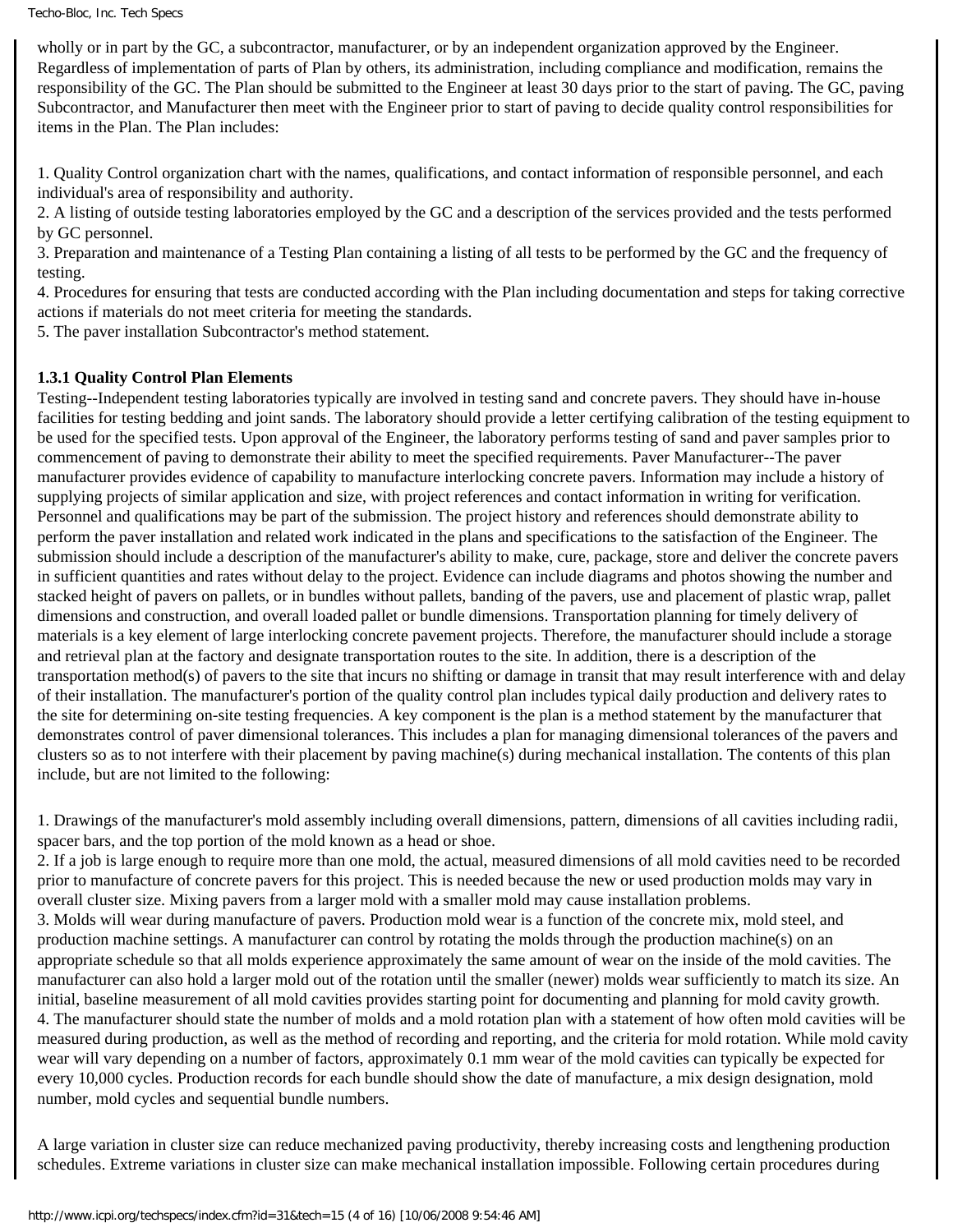#### Techo-Bloc, Inc. Tech Specs

manufacture will reduce the risk of areas of cluster sizes that will not fit easily against already placed clusters. Such procedures include (1) consistent monitoring of mold cavity dimensions and mold rotation during manufacture, (2) consistent filling of the mold cavities, (3) using a water/cement ratio that does not cause the units to slump or produce "bellies" on their sides after the pavers are released from the mold, and (4) moderating the speed of production equipment such that pavers are not contorted or damaged. All of these factors are monitored by regular measurement of the cluster sizes by the manufacturer and the subcontractor. It is essential that at least two identical jigs be used to check cluster dimensions, one in the paver production plant and the second on the job site. The manufacturer should provide these two jigs. The jigs should check the overall length and width of assembled, ready-to-place clusters. The sampling frequency should provide at least a 95% confidence level and the frequency should be agreed upon in writing by the owner, GC, subcontractor and manufacturer. In no case should the "stack test" be used as a means for determining dimensional consistency. This test consists of stacking 8 to 10 pavers on their sides to indicate square sides from a stable column of pavers, or leaning and instability due to bulging sides or "bellies." It is a test for checking for bellied pavers, thereby providing a quick field determination of the possibility of pavers that may not be capable of being installed with mechanical equipment. It is an early warning test to indicate the possibility of installation problems from bellied pavers (Probst 1998). The stack test is not reliable and should not be substituted for actually measuring the pavers to see if they meet specified tolerances. The mold pattern, the mold rotation plan and the anticipated mold wear information should be reviewed and submitted by both the manufacturer and the paver installation subcontractor. This is necessary to insure that they have a common understanding and expecta- tions. The subcontractor's quality control procedures include, but are not limited to the following:

1. Demonstrate past use of mechanical installation by key staff on single projects having a similar application and loads.

2. Provide mechanical installation project history including references in writing with contact information for verification. The history and references should demonstrate ability to perform the paver installation and related work indicated in the plans and specifications to the satisfaction of the Engineer.

3. List the experience and certification of field personnel and management who will execute the work.

4. Provide personnel operating mechanical installation and screeding equipment on job site with prior experience on a job of similar size.

5. Report methods for checking slope and surface tolerances for smoothness and elevations.

6. Show a means for recording actual daily paving production, including identifying the site location and recording the number of bundles installed each day.

7. Show diagrams of proposed areas for storing bundles on the site, on-site staging of storage and use, and the starting point(s) of paving the proposed direction of installation progress for each week of paving. These should be made in consultation with the GC as site conditions that effect the flow of materials can change throughout the project.

8. Provide the number of paver installation machines to be present on the site, and anticipated average daily installation rate in square feet (m 2 ).

9. Provide a diagram, including dimensions, of the typical cluster or layer to be used.

10. Provide a diagram of the laying pattern used to join clusters including a statement about or illustration of the disposition of halfpavers, if any.

12. The subcontractor and manufacturer are encouraged to hold memberships in the Interlocking Concrete Pavement Institute.

#### **1.4 Mock-Up**

A requirement for a test area or mock-up may or may not be included in the project specification documents. If required in the specifications, the mock-up shall serve as an example of compliance with the construction documents. The mock-up may be constructed prior to the start of construction or may be part of the first days work. The mock-up:

1. Install a minimum of 10 ft x 10 ft (3 x 3 m) paver area.

2. Use this area to determine the surcharge of the bedding sand layer, joint sizes, lines, laying pattern(s), color(s) and texture of the job.

3. Evaluate the need for protective pads when compacting paving units with architectural finishes.

- 4. This area will be used as the standard by which the work will be judged.
- 5. Subject to acceptance by owner, mock-up may be retained as part of finished work.

6. If mock-up is not retained, remove and properly dispose of mock-up.

Although a mock-up can be a valuable tool, it does not guarantee workmanship or quality. A collaborative effort between the contractor, specifier and owner is the best way to assure a successful project. A site visit and inspection of the installation during the first day of paving is often a much better solution to a mock-up from financial and expediency perspectives. In either case, the owner's representative shall provide the contractor with a written statement of approval.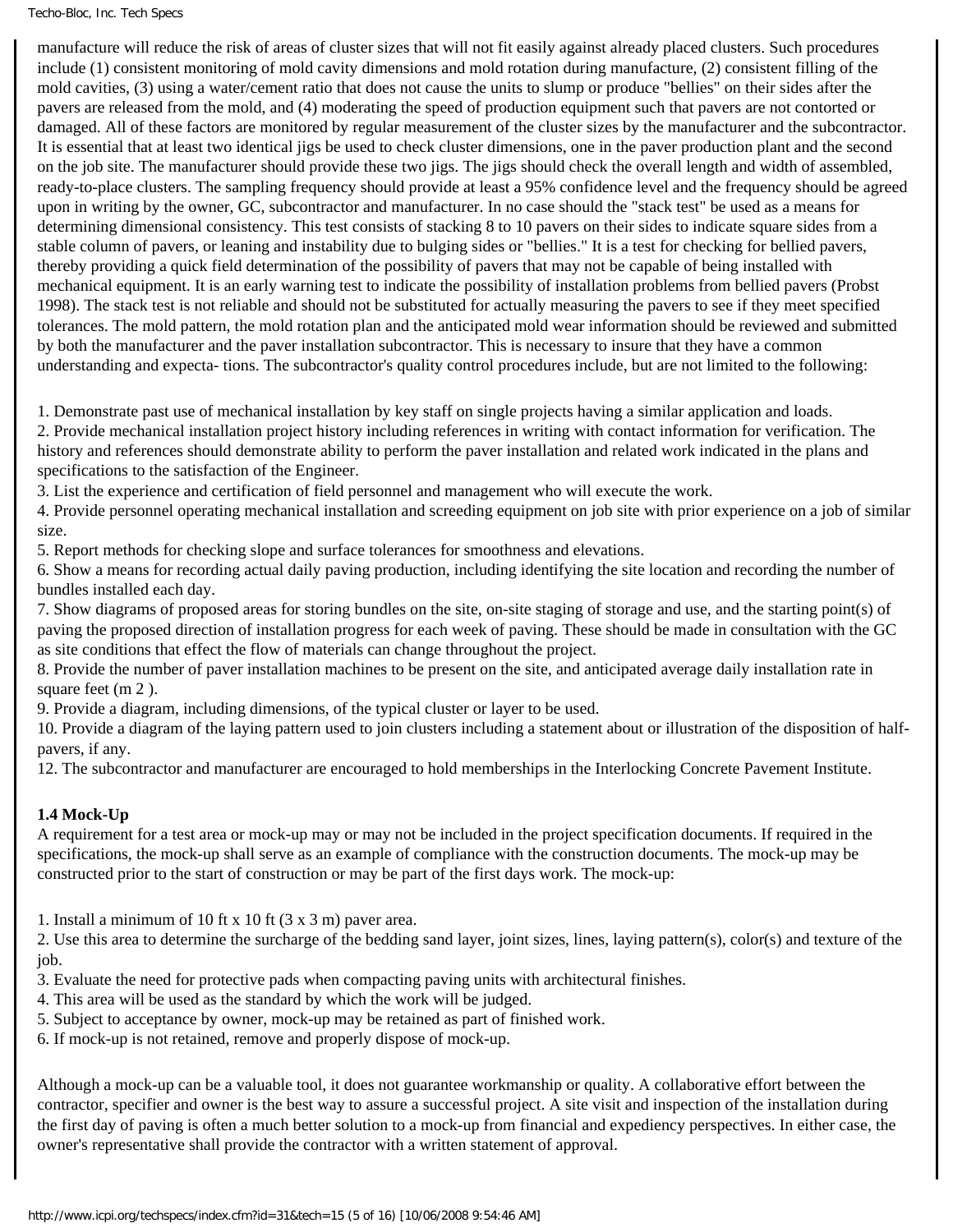#### **1.5 Delivery, Storage And Handling**

All required testing for products or materials should be completed and the results submitted in writing for approval by the Engineer prior to delivery of that product or material to the site. Materials should arrive at the site with no damage from hauling or unloading, and be placed on the site according the Quality Control Plan. Each bundle of pavers should be marked with a weatherproof tag that includes the manufacturer, the date of manufacture, the mold number, the project (or project phase), for which the pavers were manufactured, and the sequential bundle number. The sequential number should be applied to the bundle based on the manufacturing run for the job, not on the order of delivery. Any breaks in numbering should be reported immediately by the manufacturer to the subcontractor, GC and engineer in writing. Bedding and joint sand delivered to the site should be covered and protected from wind and rain. Saturated bedding cannot be installed because it will not compact. Environmental conditions precluding installation are heavy rain or snowfall, frozen granular base, frozen sand, installation of pavers on frozen sand, and conditions where joint sand may become damp so as to not readily flow into the joints.

#### **2.0 PART 2--PRODUCTS**

#### **2.1 Concrete Pavers**

In North America, concrete pavers should meet ASTM C 936 (ASTM 2006) in the United States or CSA A231.2 (CSA 2006) in Canada. Besides supplier information, the color(s), plus the exact length, width, and height dimensions of the units should be stated. Spacer bars are required for mechanical installation and are not included in the overall dimensions. Spacer bars should protrude from the side of the paver a distance equal to the minimum allowable joint width. See Figure 4. ASTM C 936 includes the following require- ments:

1. Absorption: 5% average with no individual unit greater than 7% per ASTM C 140 (ASTM 2001).

2. Abrasion resistance: No greater volume loss than 0.92 in. 3 (15 cm 3 ) per 7.75 in. 2 (50 cm 2 ) and average thickness loss shall not exceed 0.118 in. (3 mm) when tested in accordance with Test Method ASTM C 418 (ASTM 2005).

3. Compressive strength: Average 8,000 psi (55 MPa), with no individual unit below 7,200 psi (50MPa) when tested according to ASTM C 140. If whole pavers are tested, an adjustment factor should be multiplied by the tested compressive strength per the table below to compensate for the height of the unit (BS 6717 1993):

| Nominal            | <b>Multiply Tested</b><br>Compressive |
|--------------------|---------------------------------------|
| <b>Thickness</b>   | Strength by                           |
| 3 1/8 in. (80 mm)  | 1.18                                  |
| 4 in. (100 mm)     | 1.24                                  |
| 4 3/4 in. (120 mm) | 1.33                                  |

If cut, cube-shaped coupons are tested, use the 55 MPa and 50 MPa values regardless of the initial dimensions of the paver from which the coupon was cut. CSA A231.2 includes the following requirements:

1. Compressive strength: Average 7,200 psi (50 MPa) at 28 days with no individual unit less than 6,500 psi (45 MPa) . The CSA test method for compressive strength tests a cube-shaped specimen. This method eliminates differences in compressive strength resulting from various thicknesses of pavers.

2. Freeze-thaw deicing salt durability: average weight loss not exceeding 225 g/m 2 of surface area after 28 cycles or 500 g/m 2 after 49 cycles. This requirement can be omitted for projects not subject to deicing salts. However, the test method and criteria should be applied to all projects in North America subject to deicing salts, and not just those in Canada. (The freeze-thaw test and requirements in ASTM C 936 do not include deicing salt durability. Therefore, it is not a requirement in this guide specification.)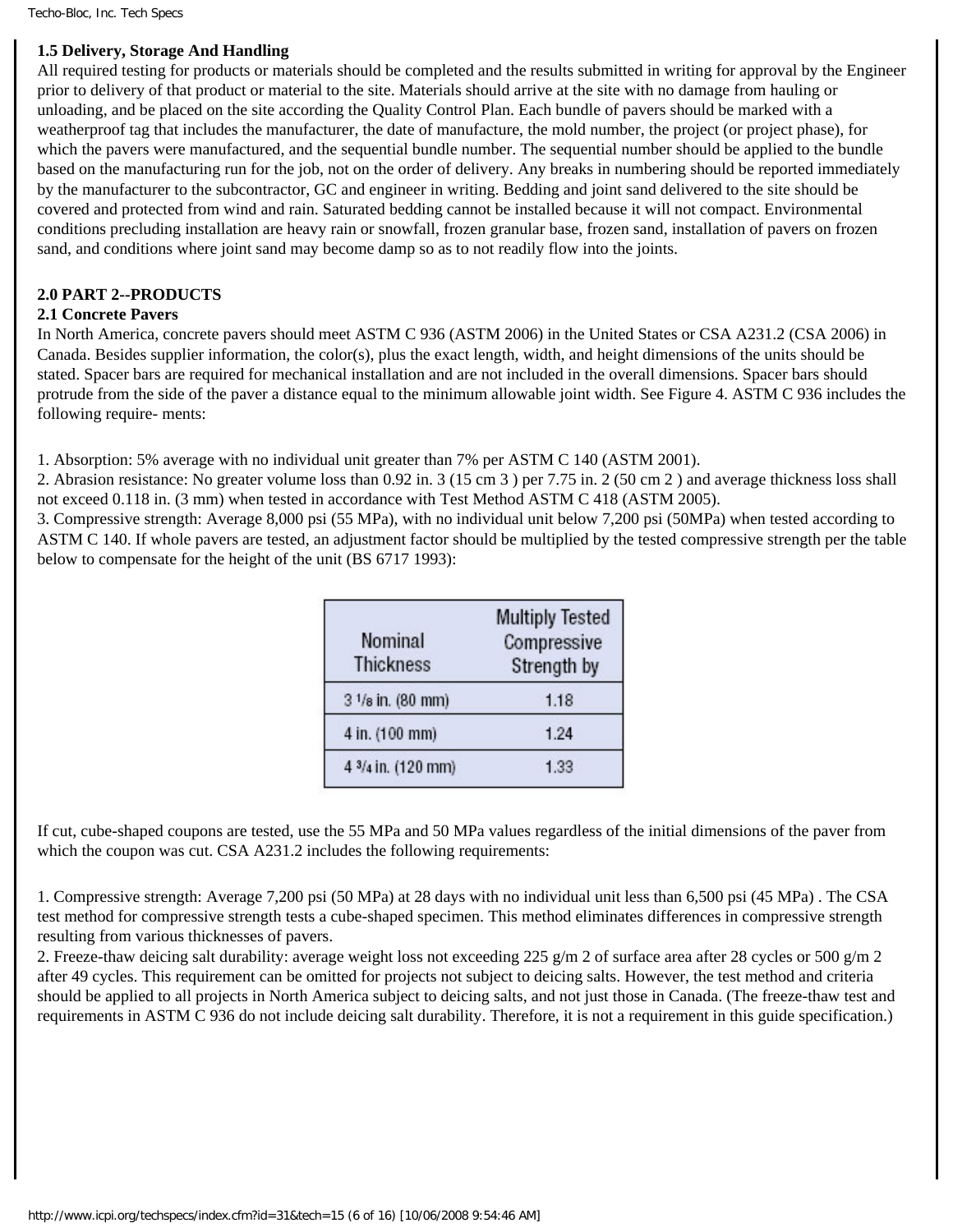

Figure 4. Spacer bars are small nibs on the sides of the pavers that provide a minimum joint spacing into which joint sand can enter.

The CSA freeze-thaw deicing salt test for freezethaw durability requires several months to conduct. Often the time between manufacture and time of delivery to the site is a matter of weeks or even days. In such cases, the Engineer may consider reviewing freeze-thaw deicing salt test results from pavers made for other projects with the same mix design. These test results can be used to demonstrate that the manufacturer can meet the freeze-thaw durability requirements in CSA A231.2. Once this requirement is met, the Engineer should consider obtaining freeze-thaw deicing salt durability test results on a less frequent basis than stated here. Sometimes the project schedule requires that pavers be delivered to a job site prior to 28 days. If that is the case, the manufacturer can develop strength-age curves to demonstrate the relationship of compressive strength at 3, 7, or 14 days with respect to what the strength will be at 28 days. This should be submitted to the Engineer before the start of the project. Under no conditions should the pavers be opened to container handling equipment prior to achieving their 28-day compressive strength. A key aspect of this guide specification is dimensional tolerances of concrete pavers. For length and width tolerances, ASTM C 936 allows  $\pm$  1/16 in. ( $\pm$ 1.6 mm) and CSA A231.2 allows  $\pm 2$  mm. These are intended for manual installation and should be reduced to  $\pm 1.0$  mm (i.e.,  $\pm 0.5$  mm for each side of the paver) for mechanically installed projects, excluding spacer bars. Height should not exceed  $\pm$  1/8 in. ( $\pm$ 3 mm) from specified dimensions. Dimensions should be checked with calipers.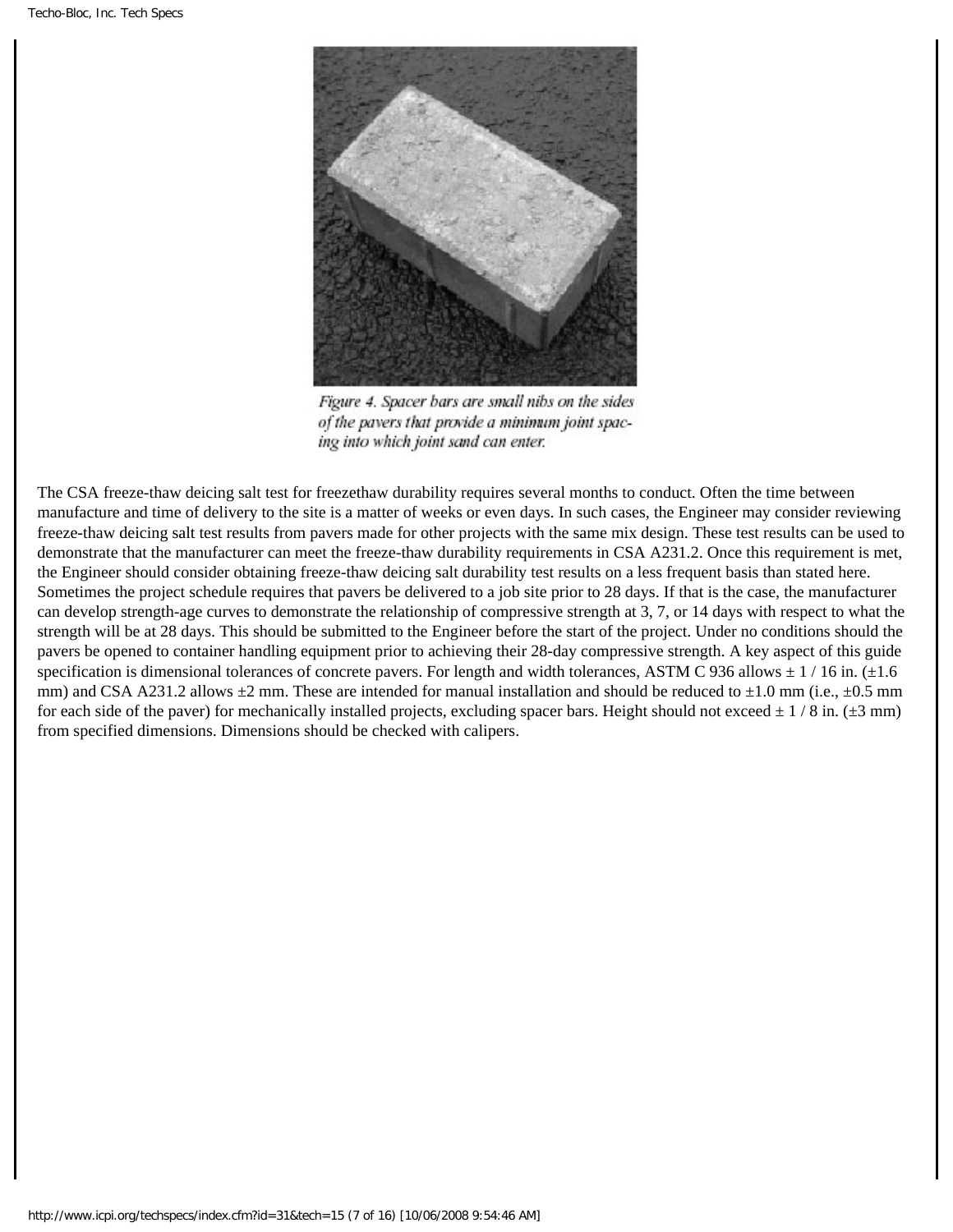| <b>Grading Requirements for Bedding Sand</b> |                 |                      |                 |  |
|----------------------------------------------|-----------------|----------------------|-----------------|--|
| ASTM C33                                     |                 | <b>CSA A23.1-FA1</b> |                 |  |
| Sieve Size                                   | Percent Passing | Sieve Size           | Percent Passing |  |
| 3/8 in.(9.5 mm)                              | 100             | $10 \,\mathrm{mm}$   | 100             |  |
| No. 4 (4.75 mm)                              | 95 to 100       | $5 \,\mathrm{mm}$    | 95 to 100       |  |
| No. 8 (2.36 mm)                              | 85 to 100       | $2.5 \text{ mm}$     | 80 to 100       |  |
| No. 16 (1.18 mm)                             | 50 to 85        | $1.25$ mm            | 50 to 90        |  |
| No. 30 (0.600 mm)                            | 25 to 60        | $0.630$ mm           | 25 to 65        |  |
| No. 50 (0.300 mm)                            | 10 to 30        | $0.315$ mm           | 10 to 35        |  |
| No. 100 (1.150 mm)                           | $2$ to $10$     | $0.160$ mm           | 2 to 10         |  |
| No. 200 (0.075 mm)                           | $0$ to $1$      | $0.075$ mm           | $0$ to $1$      |  |

Note: ASTM C33 does not specify the percent passing the No. 200 (0.075 mm) sieve. CSA A23.1 allows up to 3% passing the No. 200 (0.075 mm) sieve. The above grading requirement for this sieve are modifications of these standards.

| <b>Grading Requirements for Joint Filling Sand</b> |                 |                       |                 |  |
|----------------------------------------------------|-----------------|-----------------------|-----------------|--|
| ASTM C 144                                         |                 | CSA A179              |                 |  |
| Sieve Size                                         | Percent Passing | Sieve Size            | Percent Passing |  |
| No. $4(4.75 \text{ mm})$                           | 100             | $5 \,\mathrm{mm}$     | 100             |  |
| No. $8(2.36 \text{ mm})$                           | 95 to 100       | $2.5 \,\mathrm{mm}$   | 90 to 100       |  |
| No. 16 (1.18 mm)                                   | 70 to 100       | $1.25 \,\mathrm{mm}$  | 85 to 100       |  |
| No. 30 (0.600 mm)                                  | 40 to 75        | $0.630$ mm            | 65 to 95        |  |
| No. 50 (0.300 mm)                                  | 10 to 35        | 0.315 mm              | 15 to 80        |  |
| No. 100 (0.150 mm)                                 | 2 to 15         | $0.160$ mm            | 0 to 35         |  |
| No. 200 (0.075 mm)                                 | 0 to 10         | $0.075 \,\mathrm{mm}$ | 0 to 10         |  |

Table 2

Note: The allowable maximum percent passing the No. 200 (0.075 mm) sieve may need to be decreased to allow for penetration of joint sand stabilizer. Test penetration depths on the site mock up area of paving.

#### **2.1.1 Quality Assurance Testing**

An independent testing laboratory typically conducts tests on the pavers and sands. The General Conditions of the Contract (typically found in Division 01 of the project manual) may specify who pays for testing. It is recommended that the GC be responsible for all testing. All test results should be provided to the Engineer, GC, subcontractor, and manufacturer, and within one working day of completion of the tests. All should be notified immediately if any test results do not meet those specified. The independent testing is intended for project quality assurance. It does not replace any testing required for quality control during production. For the initial testing frequency, randomly select 14 full-size pavers from initial lots of 25,000 sf (2,500 m 2 ) manufactured for the project, or when any change occurs in the manufacturing process, mix design, cement, aggregate or other materials. 25,000 sf (2,500 m 2 ) approximates an 8-hour day's production by one paver manufacturing machine. This can vary with the machine and production facilities. This quantity and the sample size should be adjusted according to the daily production or delivery from the paver supplier. Consult the paver supplier for a more precise estimate of daily production output. Initial sampling and testing of pavers should be from each day's production at the outset of the project to demonstrate consistency among aggregates and concrete mixes. Testing includes five pavers for dimensional variations, three pavers for density and absorption and three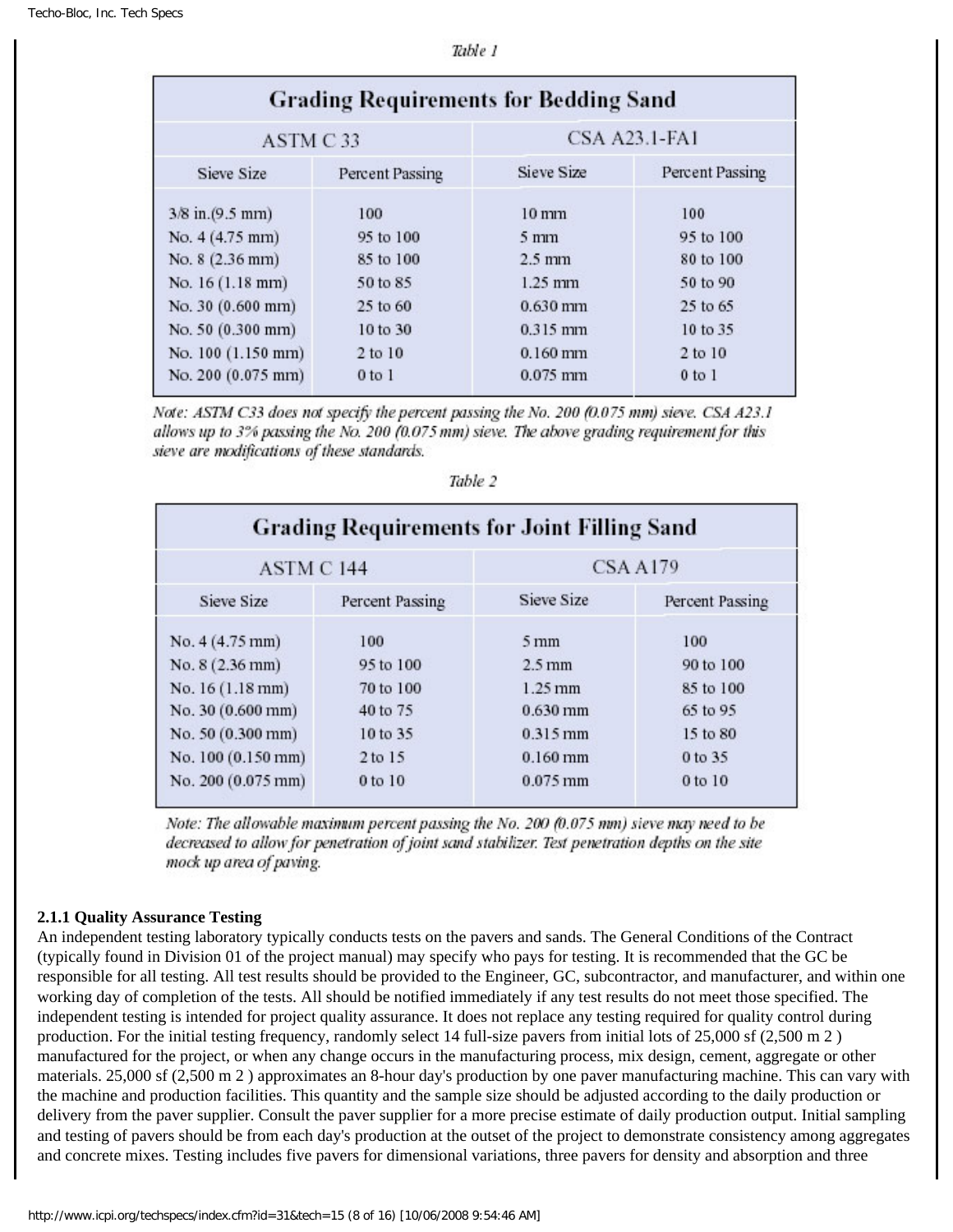pavers for compressive strength (and three pavers for freeze-thaw durability if required). If all tested pavers pass all requirements for a sequence of 125,000 sf (12,500 m 2 ) of pavers, then reduce the testing frequency for each test to three full-sized paver from each 25,000 sf (2,500 m 2 ) manufactured. If any pavers fail any of these tests, then revert to the initial testing frequency. 125,000 sf (12,500 m 2 ) approximates five days of production by one paver manufacturing machine. This can vary with the machine and production facilities. This quantity and the sample size should be adjusted according to the daily production or delivery from the paver supplier. Consult the manufacturer for a more accurate estimate of the five-day production output. The entire bundle of pavers from which the tested paver(s) were sampled should be rejected when any of the individual test results fails to meet the specified requirements. Additional testing from bundles manufactured both before and after the rejected test sample should be performed to determine, to the satisfaction of the Engineer, the sequence of the paver production run that should be rejected. Any additional testing should be performed at no cost to the owner. The extent of nonconforming test results may necessitate rejection of entire bundles of pavers or larger quantities. The Engineer may need to exercise additional sampling and testing to determine the extent of non-conforming clusters and/or bundles of pavers, and base rejection of clusters of entire bundles on those findings.

### **2.2 Bedding Sand**

Bedding sand gradation should conform to ASTM C 33 (ASTM 2001) or CSA A23.1 (CSA 2006) as appropriate with modifications as noted in Table 1. Supply washed, natural or manufactured, angular sand. At the start of the project, conduct gradation tests per ASTM C 136 (ASTM 2001) or CSA A23.2A (CSA 2000) for every 25,000 sf (2,500 m 2 ) of wearing course or part thereof. Testing intervals may be increased upon written approval by the Engineer when sand supplier demonstrates delivery of consistently graded materials. The Micro-Deval test is recommended as the test method for evaluating durability of aggregates in North America. Defined by CSA A23.2-23A, The Resistance of Fine Aggregate to Degradation by Abrasion in the Micro-Deval Apparatus (CSA 2004), the test method involves subjecting aggregates to abrasive action from steel balls in a laboratory rolling jar mill. In the CSA test method a 1.1 lb (500 g) representative sample is obtained after washing to remove the No. 200 (0.080 mm) material. The sample is saturated for 24 hours and placed in the Micro-Deval stainless steel jar with 2.75 lb (1250 g) of steel balls and 750 mL of tap water (See Figure 1). The jar is rotated at 100 rotations per minute for 15 minutes. The sand is separated from the steel balls over a sieve and the sample of sand is then washed over an 80 micron (No. 200) sieve. The material retained on the 80 micron sieve is oven dried. The Micro-Deval loss is then calculated as the total loss of original sample mass expressed as a percentage. ASTM and the American Association of State Highway Transportation Officials have both adopted the coarse aggregate version of the Micro-Deval test, ASTM D 6928 (2006) and AASHTO TP 58. Both are also considering a version for fine aggregates. Since the test apparatus uses the same size drum and rotates at the same rpm, no modifications to the apparatus are required to perform the fine aggregate test in laboratories currently equipped to perform the coarse aggregate test procedure. Table 3 lists the primary and secondary material properties that should be considered when selecting bedding sands for vehicular applications. Other material properties listed such as soundness, petrography and angularity testing are at the discretion of the specifier and may offer additional insight into bedding sand performance. Repeat the Micro-Deval test for every 250,000 sf (25,000 m 2) of bedding sand or when there is a change in sand source. Test intervals for other material properties should be at every 200,000 sf (25,000 m 2 ) of bedding sand or higher as determined by the engineer. ICPI Tech Spec 17--Bedding Sand Selection for Interlocking Concrete Pavements in Vehicular Applications provides additional background to these test methods and criteria.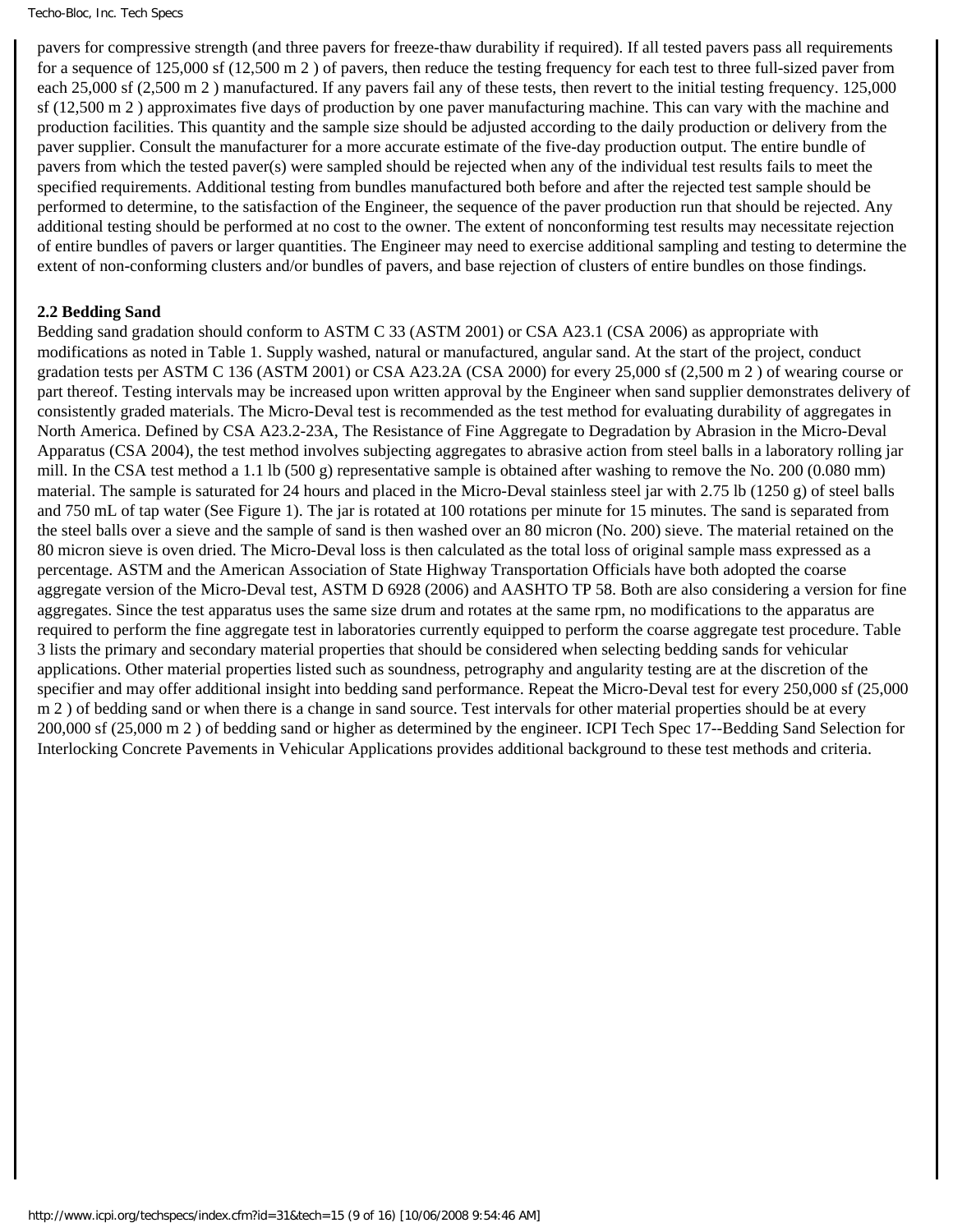Table 3 Recommended Laboratory Material Properties for Bedding and Joint Sands in Vehicular Applications 1,2

| <b>Material Properties</b>                         | <b>Test Method</b>              | <b>Recommended Maximum</b><br>or Minimum                          |
|----------------------------------------------------|---------------------------------|-------------------------------------------------------------------|
| <b>Primary Properties</b>                          |                                 |                                                                   |
| Gradation                                          | ASTM C 33<br>CSA A23.1 (FA1)    | Maximum<br>1 % passing No. 200 (0.075<br>or 0.080 mm) sieve       |
| Micro-Deval Degradation                            | CSA A23.2-23A                   | Maximum<br>8%                                                     |
| Constant Head Permeability                         | ASTM D 2434                     | Minimum<br>$2 \times 10^{-3}$ cm/second<br>$(2.83 \text{ in/hr})$ |
| <b>Secondary Properties</b>                        |                                 |                                                                   |
| Soundness – Sodium Sulfate or<br>Magnesium Sulfate | <b>ASTM C88</b>                 | Maximum<br>7%                                                     |
| Silica (Quartz and Quartzite)/<br>Carbonate Ratio  | <b>MTO LS-616</b><br>ASTM C 295 | Minimum<br>80/20 ratio                                            |
| Angularity and Particle<br>Shape                   | ASTMD 2488                      | Minimum 60% combined<br>sub- angular and<br>sub-rounded           |

Note 1: See "Recommended Material Properties" on page 4 of ICPI Tech Spec 17

Note 2: Bedding sand may also be selected based on field performance. Field performance is selected when the specifier or contractor assumes responsibility for the selection and performance of bedding sand not conforming to the properties in Table 4. Field performance as a selection criteria is suggested when the available local materials do not meet the primary material properties suggested in Table 4, but the specifier or contractor can demonstrate to the satisfaction of the owner (or owner's representative), successful historical field performance. In this case the owner should specify the class of vehicular traffic, and the contractor should verify past field performance of the bedding sand under similar vehicular traffic.

#### **2.3 Joint Filling Sand**

Joint sand gradation should conform to ASTM C 144 (ASTM 2002) or CSA A179 (CSA 2000) with modifications as noted in Table 2. Supply washed, manufactured, angular sand. At the start of the project, conduct gradation test per for every 25,000 sf (2,500 m 2 ) of concrete paver wearing course. Testing intervals may be increased upon written approval by the Engineer when the sand supplier demonstrates delivery of consistently graded materials.

#### **2.4 Joint Sand Stabilizer**

Stabilization materials for joint filling sand are optional and there are two categories of materials. These are liquid penetrating and dry mix formulas including materials mixed with joint sand and activated with water. Both categories of materials achieve early stabilization of joint sand. Liquid penetrating materials should have 24-hour cure time and be capable of penetrating the joint sand to a minimum depth of 1 in. (25 mm) prior to curing. Dry mix organic or polymer additives combine with joint sand prior to placing it in the joints. These materials typically cure in a few hours after activation with water. If the need for joint sand stabilization is determined, the application rate and method should be established on the mock-up area of paving.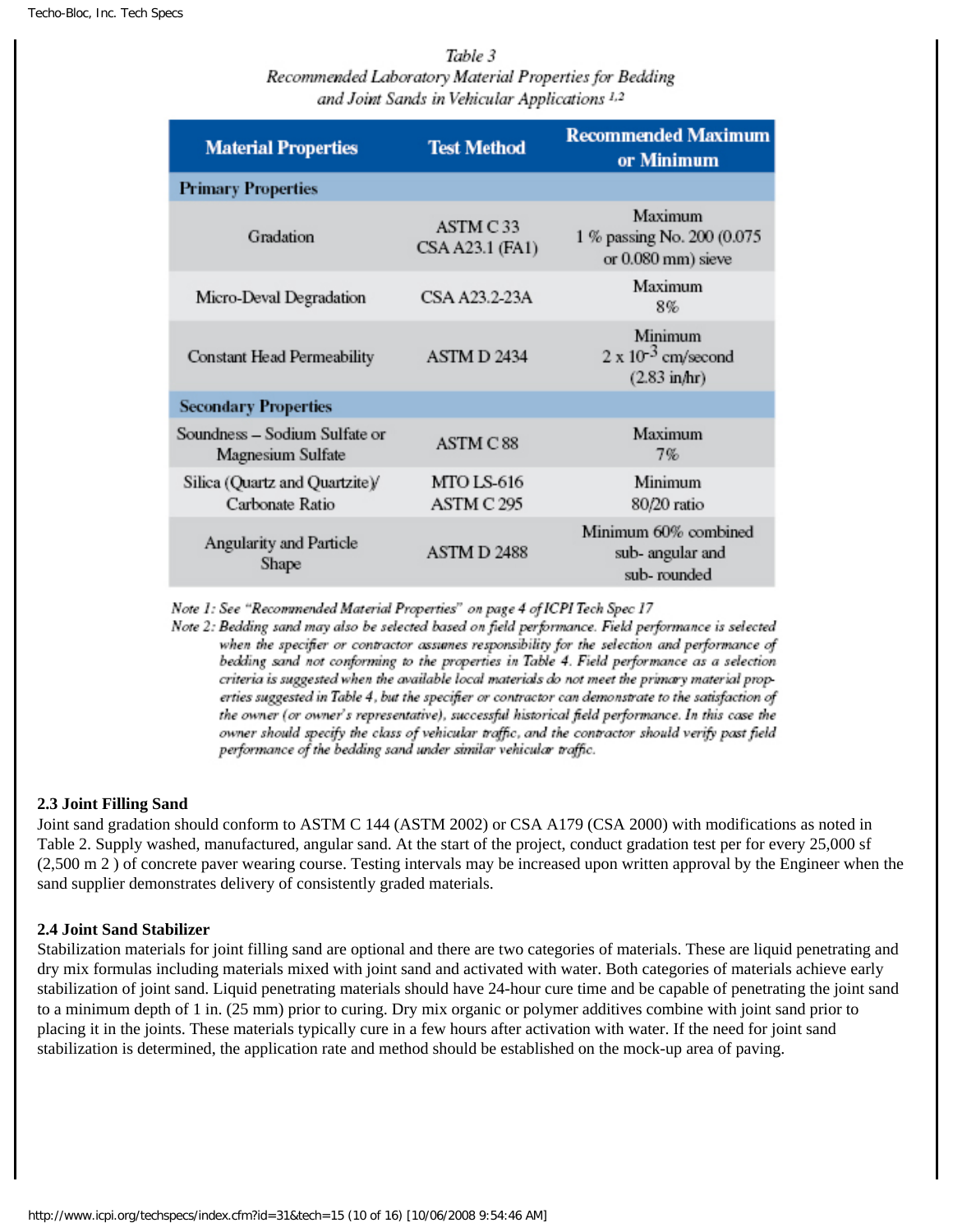

Figure 7. Maintaining an angular laying face that resembles a saw-tooth pattern facilitates installation of paver clusters.

# **3.0 PART 3 - EXECUTION**

#### **3.1 Examination**

The elevations and surface tolerance of the base determine the final surface elevations of concrete pavers. The paver installation subcontractor cannot correct deficiencies in the base surface with additional bedding sand or by other means. Therefore, the surface elevations of the base should be checked and accepted by the GC or designated party, with written certification to the paving subcontractor, prior to placing bedding sand and concrete pavers. The GC should inspect, accept and certify in writing to the subcontractor that site conditions meet specifications for the following items prior to installation of interlocking concrete pavers:

1. Subgrade preparation, compacted density and elevations conform to specified requirements.

2. Geotextiles or geogrids, if applicable, placed according to drawings and specifications.

3. Aggregate, cement-treated, asphalt-treated, concrete, or asphalt base materials, thicknesses, compacted density, plus surface tolerances and elevations that conform to specified finished sur- face requirements.

Heavy-duty paving will often have high strength base material such as cement stabilized base, concrete slabs or asphalt. Even though these materials are used as a base layer, the construction specification must require installation of the top layer of these materials to typical surface finish tolerances. Asphalt crews, for example, may use different elevation control methods for base lifts than they do for top lifts. The base lift methods often are not as tightly controlled for grade as variations can be made up by the top lift of asphalt. If a base lift is directly under the bedding sand, a top lift may not be present, nor close surface tolerances normally expected from a top lift. Compensation for variations in base lift elevations must not be from adding more bedding sand. Special care should also be taken at edge contacts to ensure that asphalt, or other materials are installed deeply enough to allow a complete paver and sand section above. Edge restraints should be in place before pavers are installed. Some projects can have completed edge restraints with paving activity near them while the construction schedule dictates that the opposite side of the area may see ongoing construction of edge restraints. In such cases, the GC should propose an edge restraint installation schedule in writing for approval by the Engineer. All bollards, lamp posts, utility covers, fire hydrants and like obstructions in the paved area should have a square or rectangular concrete collar. The location, type, and elevations of edge restraints, and any collars around utility structures, and drainage inlets should be verified with the drawings. Likewise, verification of a clean surface of the base surface is required, including no standing water or obstructions prior to placing the bedding sand and concrete pavers. There will be a need to provide drainage during installation of the wearing course and joint sand by means of weep holes or other effective method per the drawings, temporary drains into slot drains, dikes, ditches, etc. to prevent standing water on the base and in the bedding sand. These may be indicated on the drawings. If not, they should be a bid item provided by the GC from the paver installation subcontractor. All locations of paver contact with other elements of the work should be inspected, including weep holes, drain inlets, edge restraints, concrete collars, utility boxes, manholes and foundations. Verify that all contact surfaces with concrete pavers are vertical. Areas where clearances are not in compliance, or where the design or contact faces at adjacent pavements, edges, or structures are not vertical should be brought to the attention of the GC and Engineer in writing with location information. The GC should propose remediation method(s) for approval by the Engineer. All such areas shall be repaired prior to commencing paver installation. Alternately, the GC may propose a repair schedule in writing for approval by the Engineer.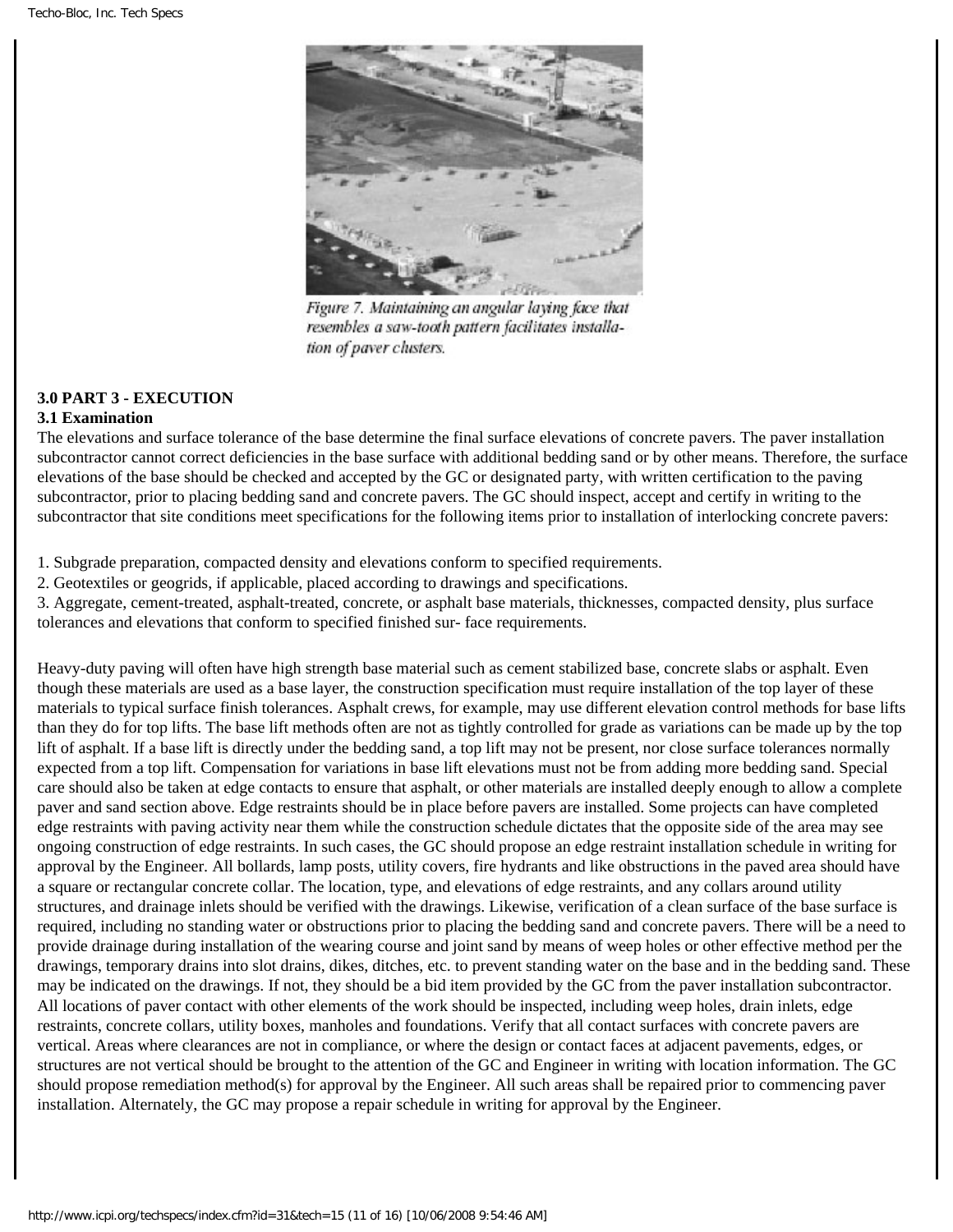

Figure 8. Edge pavers are saw cut to fit against a drainage inlet.



Figure 9. Initial compaction sets the concrete pavers into the bedding sand.



Figure 10. During initial compaction, cracked pavers are removed and immediately replaced with whole units.

#### **3.2 Installation**

There are a variety of ways to install interlocking concrete pavements. The following methods are recommended by ICPI as best practices. Other methods vary mainly in the techniques used for compaction of the pavers and joint sand installation. ICPI recommends using a vibrating plate compactor on concrete pavers for consolidation of bedding and joint sands. Other methods that have been used under specific project conditions including vibrating steel rollers and applying water to move sand into the joints. The bedding sand installation begins by screeding a uniform layer to a maximum 1 in. (25 mm) thickness. Maintain a uniform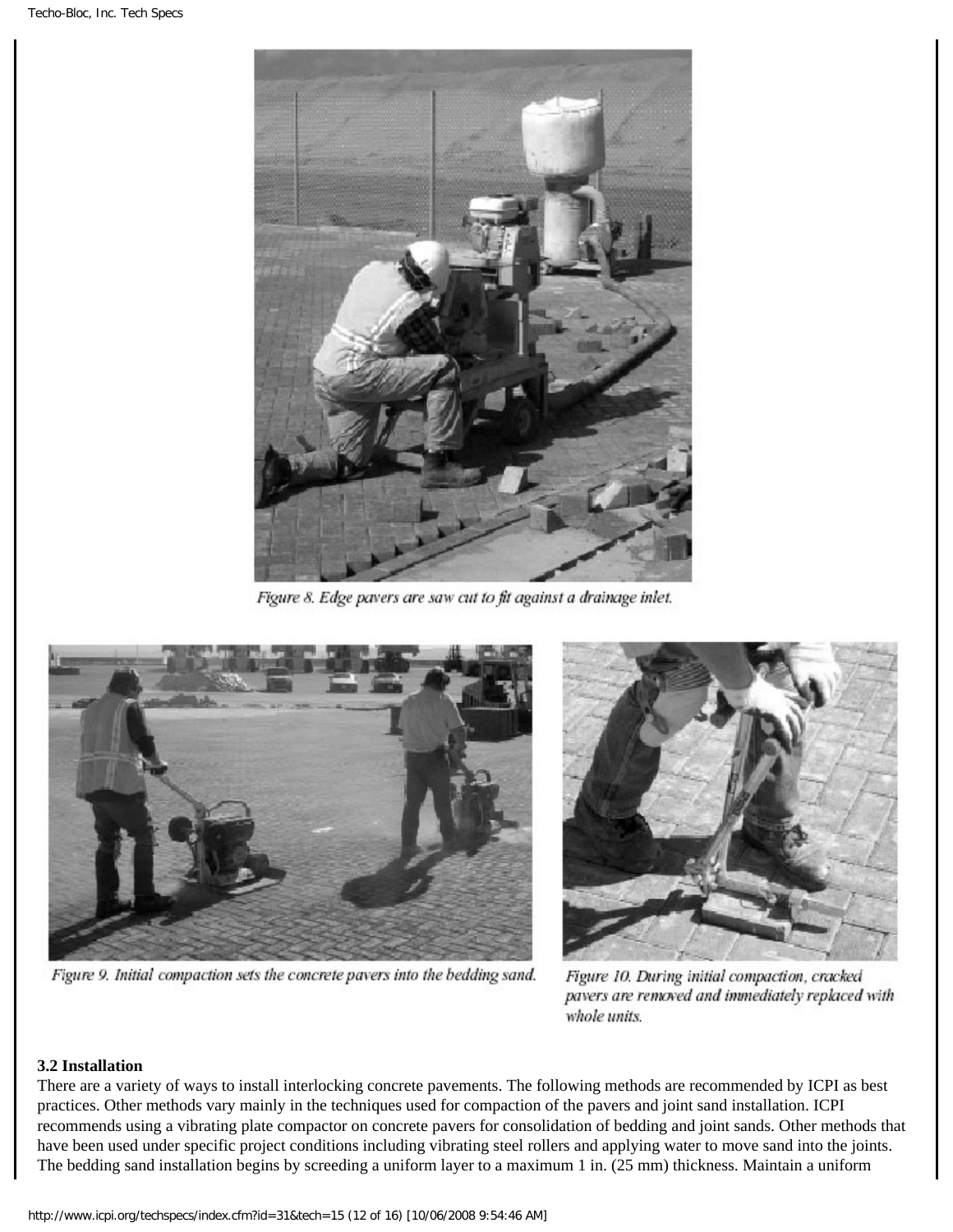thickness within a tolerance of  $\pm$  1/4 in. ( $\pm$ 6 mm). Allow for surcharge due to compaction of the pavers, typically 3/16 in. (5) mm), and an additional  $3/16$  in. (5mm) for paver surfaces above curbs and utility structures. For example, if the pavers are  $3/1/8$ in. (80 mm) thick, the elevations of the base surface should be  $33/4$  in. (95  $\pm$  5 mm) below the finish elevation of the pavement. The exact amount of surcharge will vary depending on local sands and this is determined in the mock-up. Do not fill depressions in the surface of the base with bedding sand, as they may reflect to the paver surface in a few months. Variations in the surface of the base must be repaired prior to installation of the bedding sand. The screeded bedding course should not be exposed to foot or vehicular traffic. Fill voids created by removal of screed rails or other equipment with sand as the bedding proceeds. The screeded bedding sand course should not be damaged prior to installation of the pavers. Types of damage can include saturation, displacement, segregation or consolidation. The sand may require replacement should these types of damage occur. Installation of the concrete pavers starts with securing string lines, laser lines or snapping chalk lines on the bedding course. These or other methods are acceptable to maintain dimensional control in the direction of paving. These lines are typically set at 50 ft. (15 m) intervals for establishing and maintaining joint lines at maximum allowable width of clusters. The installation subcontractor will determine exact intervals for lines. A starting area may need to be placed by hand against an existing curb. This will establish coursing, squareness of the pattern, and offset of the mechanical installed layers. Interlocking patterns such as herringbone patterns are recommended for port pavements. The orientation of the pattern is typically governed by the site operational layout and orientation should be included in the drawings. An angular laying face (or faces) should be maintained with the laid clusters creating a saw tooth pattern. This will facilitate rapid installation and adjustment of clusters as laying proceeds. Figure 7 illustrates this pattern for the laying face. Bundles of pavers are positioned by the laying face and machines pick from them as laying proceeds. Straight joint lines are maintained by adjusting clusters and pavers with rubber hammers and alignment bars. If the cluster pattern is shipped to the site with halfsized paver units, adjust their locations, or remove them and fill openings with fullsized pavers so that each cluster is stitched and interlocked with adjacent clusters into the designated laying pattern. There may be paver layers that do not require the removal of half pavers if the layers are installed in a staggered fashion. The resulting final pattern should be illustrated in the method statement in the Quality Control Plan. As paving proceeds, hand install a string course of pavers around all obstructions such as concrete collars, catch basins/drains, utility boxes, foundations and slabs. Pavers are typically cut with powered saws. Cutting pavers with mechanical (non-powered) splitters for industrial pavement is an acceptable method as long as the resulting paver meets project tolerances for squareness and surface variations, as well as specified joint widths. Do not allow concrete materials emitted from cutting operations to collect or drain on the bedding sand, joint sand or in unfinished joints. Figure 8 shows a cutting with a dust collection system to prevent contamination of surfaces. If such contact occurs, remove and replace the affected materials. Whenever possible cut pavers exposed to tire traffic should be no smaller than one-third of a full paver and all cut pavers should be placed in the laying pattern to provide a full and complete paver placement prior to initial compaction. Coursing can be modified along the edges to accommodate cut pavers. Joint lines are straightened and brought into conformance with this specification as laying proceeds and prior to initial compaction. Sometimes the pattern may need to be changed to ensure that this can be achieved. However, specifiers should note that some patterns cannot be changed because of the paver shape and some paver cuts will need to be less than one-third. Remove debris from surface prior to initial compaction and then compact the pavers using a vibrating plate compactor with a plate area not less than 2 sf (0.2 m 2 ) that transmits a force of not less than 15 psi (0.1 MPa) at 75 to 100 Hz (see Figure 9). After initial compaction, remove cracked or broken pavers, and replace with whole units. Figure 10 shows removal of a paver with an extraction tool. Initial compaction should occur within 6 ft. (2 m) of all unrestrained edges at the end of each day. After initial compaction of the pavers, sweep and vibrate dry joint sand into the joints until all are completely filled with consolidated joint sand (see Figures 11 and 12). The number of passes and effort required to produce completely filled joints will vary based on many factors. Some of these include sand moisture, gradation and angularity, weather, plus the size, condition and adjustment of the vibrat- ing plate, the thickness of the pavers, the configuration of the pavers and the skill of the vibrating plate operator. Joint sand should be spread on the surface of the pavers in a dry state. If is damp, it can be allowed to dry before sweeping and vibration so it can enter the joints readily. Vibration and filling joints with sand in completed to within 6 ft. (2 m) of any unconfined edge at the end of each day. The various activities of the crews should be scheduled so that the paver surface is completed each day. This is the best practice. The surface should be placed to specified tolerances, all cut pavers in place before initial compaction, and the joints completely filled after the final compaction. This provides the maximum protection from weather and vehicles. Moreover, once an area is completed, inspected and accepted, it can be put to immediate use by the owner. Coordination and Inspection--Large areas of paving are placed each day and often require inspection by the Engineer or other owner's representative prior to initial and final compaction. Inspection should keep up with the paving so as to not delay its progress. There may be the occasional case where there inspection is not administered on a timely basis. In such unlikely cases, the Engineer should decide the total allowable uncompacted area. It should be based on the daily production of the subcontractor, inspection schedules, and weather. Therefore, the Engineer may establish a maximum distance from the laying face for uncompacted pavers that relates to the timing of inspection. For work in rainy weather, the 6 ft. (2 m) distance should be maintained, regardless of the timing of inspection. Rainfall will saturate the bedding sand under uncompacted pavers with no sand in the joints. This condition makes the bedding course impossible to compact.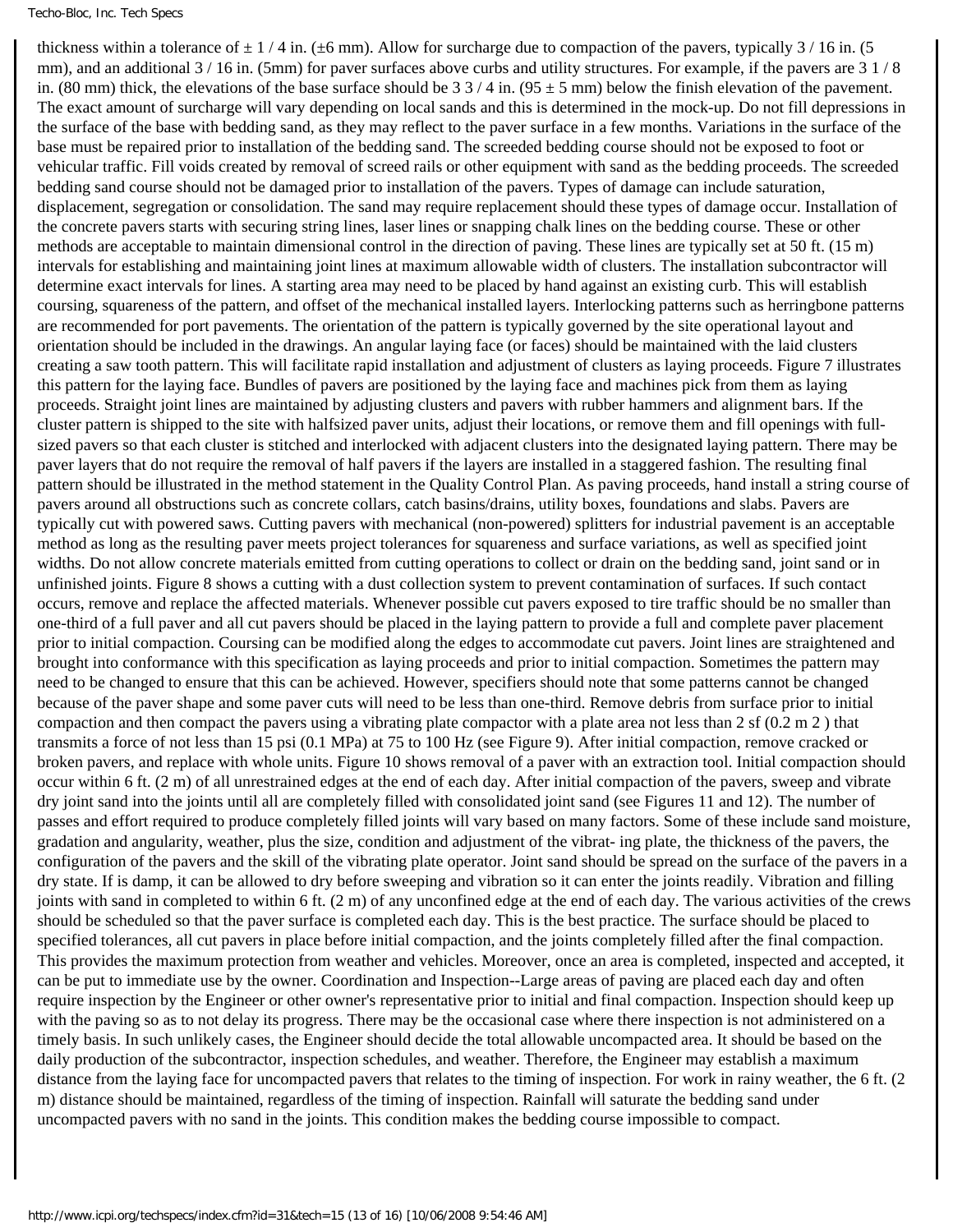

Figure 11. Sweeping jointing sand across the pavers is done after the initial compaction of the concrete pavers.



Figure 12. Final compaction should consolidate the sand in the joints of the concrete pavers.

# **3.2.1 Joint Sand Consolidation**

After the final compaction of the joints in the sand, filling and consolidation of the joint sand should be checked by visually inspecting them. Consolidation is important to achieving interlock among the units. Consolidation also reduces infiltration of water into the sand and base. This can be done by dividing the project into areas of about 5,000 sf to 10,000 sf (500 to 1,000 m 2 ). Visually and physically inspect each area by taking at least 30 measurements of joint sand depth and consolidation. Take measurements by inserting a thin, rigid putty knife into the joint and pressing down. See Figure 13. It should not penetrate more than 1 / 4 in. (6 mm) when pressed firmly into the joint. If areas are found deficient in consolidation and/or joint sand, make additional passes of a plate compac- tor. It should have a minimum compaction of 6,000 lbf (26 kN). Higher force compactors will be required on pavers thicker than 3 1 / 8 in. (80 mm). Inspect the joints again after refilling and compaction. Fill and compact until the joint sand has consolidated so that a putty knife moves less than 1 / 4 in. (6 mm) into the joint.

#### **3.3 Tolerances on Completion**

The minimum joint width is determined by the size of the spacer bar used for the project. This is typically  $1/16$  in. (2 mm). The maximum joint width depends on the paver shape and thickness. Generally, thicker pavers with more than four sides (dentated) will require slightly larger joints, often as much as 1 / 4 in. (6 mm). Recommended tolerances are as follows:

1. Joint widths: This depends on the paver thickness. For 3 1 / 8 and 4 in. (80 and 100 mm) thick pavers, 1 / 16 to 3 / 16 in. (2 to 5 mm) is acceptable. No more than 10% of the joints should exceed 5 mm for the purposes of maintaining straight joint lines. For 4  $3/4$  in. (120 mm) thick dentated pavers, the maximum joint spacing can be increased to  $1/4$  in. (6 mm) with no more than 10% of the joints exceeding 6 mm for the purposes of maintaining straight joint lines.

2. Bond or joint lines:  $\pm$  1 / 2 in. ( $\pm$ 15 mm) from a 50 ft. (15 m) string line.

3. Surface tolerances:  $\pm 3/8$  in. over a 10 ft. ( $\pm 10$  mm over a 3 m) straightedge. This may need to be smaller if the longitudinal and cross slopes of the pavement are 1%. Surface elevations should conform to drawings. The top surface of the pavers may be 1 / 8 to 1 / 4 in. (3 to 6 mm) above the final elevations after the second compaction. This helps compensate for possible minor settling normal to pavements. The surface elevation of pavers should be  $1/8$  to  $1/4$  in. (3 to 6 mm) above adjacent drainage inlets, concrete collars or channels. Surface tolerances on flat slopes should be measured with a rigid straightedge. Tolerances on complex contoured slopes should be measured with a flexible straightedge capable of conforming to the complex curves in the pavement.

#### **3.4 Protection and Clean Up**

The GC should insure that no vehicles other than those from subcontractor's work are permitted on any pavers until completion of paving. This requires close coordination of vehicular traffic with other contractors working in the area. After the paver installation subcontractor moves to another area of a large site, or completes the job and leaves, he has no control over protection of the pavement. Therefore the GC should assume responsibility for protecting the completed work from damage, fuel or chemical spills. If there is damage, it should be repaired to its original condition, or as directed by the Engineer. When the job is completed, all equipment, debris and other materials are removed from the pavement.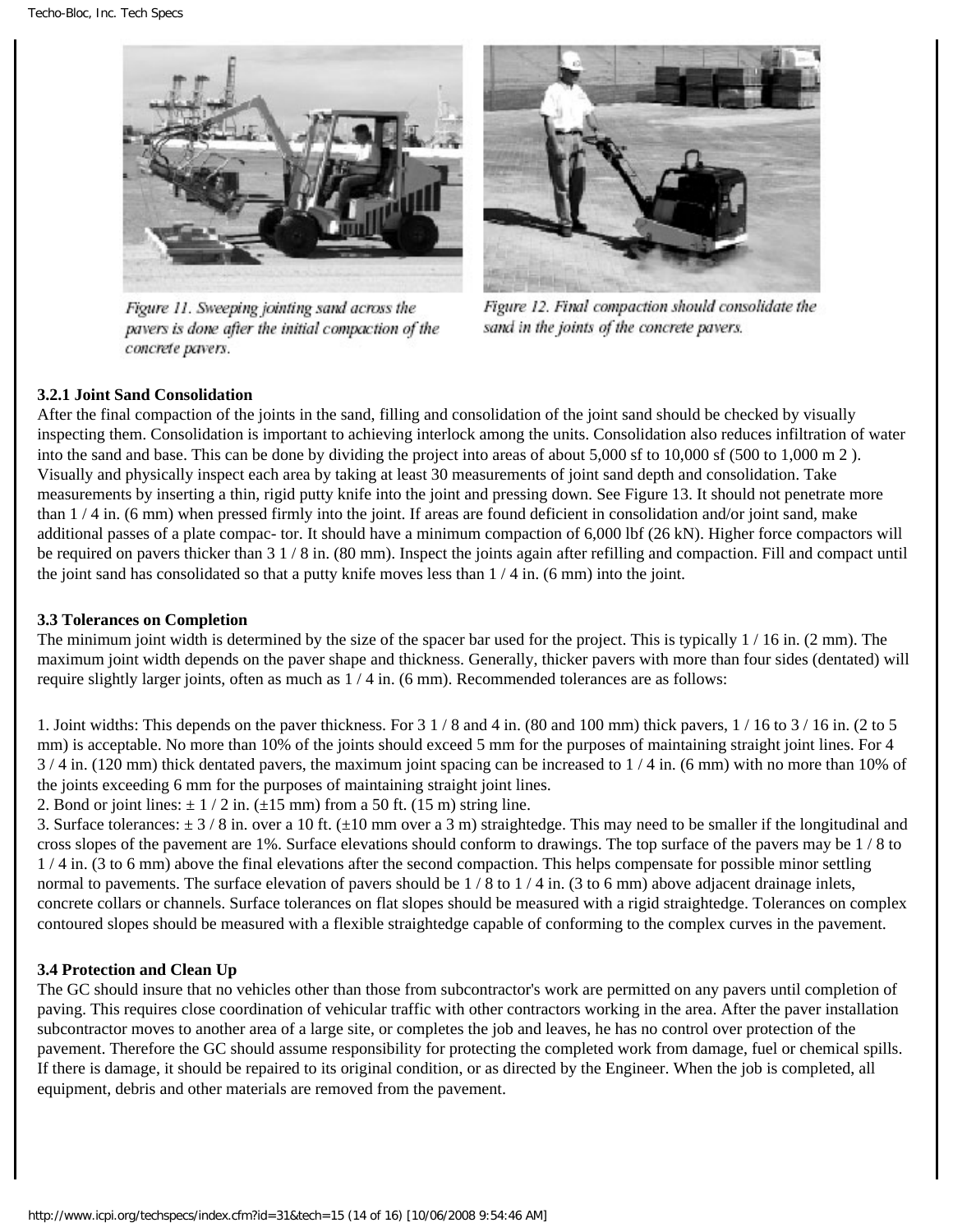Figure 14. The Port of Oakland, California, is the largest mechanically installed project in the western hemisphere at 4.7 million sf (470,000 m<sup>2</sup>).



Figure 13. A simple test with a putty knife checks consolidation of the joint sand.



#### **References:**

MasterFormat, Construction Specifications Institute, Alexandria, Virginia, 2004. Note: See <www. csinet.org>. ICPI, Mechanical Installation of Interlocking Concrete Pavement, Tech Spec 11, Interlocking Concrete Pavement Institute, Washington, DC, 1998.

Probst, Martin, "Mechanical Installation of Concrete Block Pavers," in Proceedings of the 3rd International Workshop on Concrete Block Paving, Cartagena, Columbia, May 10-13, 1998, pp 39-1 to 39-11, Institute of Columbian Cement Producers, Medellín, Columbia, 1998.

ASTM C 936, Standard Specification for Solid Concrete Interlocking Paving Units, Annual Book of Standards, Vol. 04.05, ASTM International, Conshohocken, Pennsylvania, 2006.

CSA A231.2, Precast Concrete Pavers, Canadian Standards Association, Rexdale, Ontario, 2006.

ASTM C 140 Standard Test Methods for Sampling and Testing Concrete Masonry and Related Units, Annual Book of Standards, Vol. 04.05, ASTM International, Conshohocken, Pennsylvania, 2007.

ASTM C 418, Standard Test Method for Abrasion Resistance of Concrete by Sandblasting, Annual Book of Standards, Vol. 04.02, ASTM International, Conshohocken, Pennsylvania, 2005.

BS 6717: Part 1: 1993:, Precast Concrete Paving Blocks. British Standards Insitute, London, England, 1993.

Dowson, Allan J., Investigation and Assessment into the Performance and Suitability of Laying Course Material, Ph.D. Dissertation, University of Newcastle, England, February, 2000.

ASTM C 33, Standard Specification for Concrete Aggregates, Annual Book of Standards, Vol. 04.02, ASTM International, Conshohocken, Pennsylvania, 2007.

CSA A23.1, Concrete Materials and Methods of Concrete Construction, Canadian Standards Association, Rexdale Ontario, 2004. ASTM C 136, Standard Test Method for Sieve Analysis of Fine and Coarse Aggregates, Annual Book of Standards, Vol. 04.02, ASTM International, Conshohocken, Pennsylvania, 2006.

CSA A23.2A, Canadian Standards Association, Rexdale, Ontario. 2004.

ASTM C 144, Standard Specification for Aggregate for Masonry Mortar, Annual Book of Standards, Vol. 04.05, ASTM International, Conshohocken, Pennsylvania, 2004.

CSA A179, Mortar and Grout for Unit Masonry, Canadian Standards Association, Rexdale, Ontario, 2004.

ASTM C 88 Soundness of Aggregate by use of Sodium Sulfate or Magnesium Sulfate, Annual Book of ASTM Standards, Vol. 4.02, American Society for Testing and Materials, Conshohocken, Pennsylvania, 2005.

CSA A23.2-23A, The Resistance of Fine Aggregate to Degradation by Abrasion in the Micro-Deval Apparatus, Canadian Standards Association, Toronto, Ontario, Canada, 2004.

ASTM D 6928 Standard Test Method for Resistance of Coarse Aggregate to Degradation by Abrasion in the Micro Deval Apparatus, Annual Book of ASTM Standards, Vol. 4.03, American Society for Testing and Materials, Conshohocken,